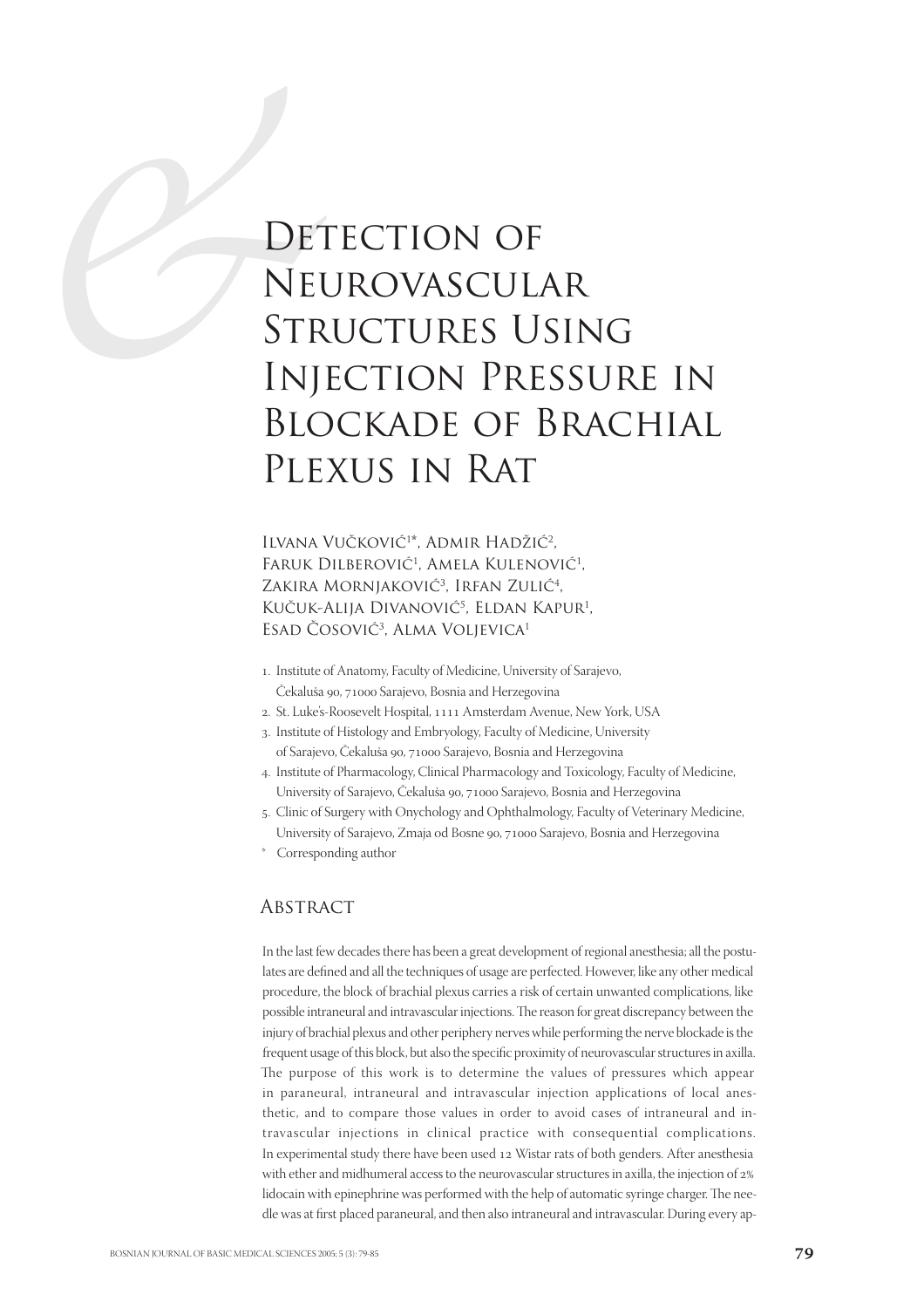plication the pressure values were monitored using the manometer, and then they were analyzed by special software program. All paraneural injections resulted with the pressure between 13,96-27,92 kPa. The majority of intraneural injections were combined with the injection pressure greater than 69.8 kPa, while the intravascular injections were combined with injection pressure less than 6,98 kPa. Based on the available data it can be noticed that so far none of the methods of prevention from unwanted complications of regional anesthesia can insure the avoidance of intraneural and intravascular injection of local anesthetic. Based on our research it is obvious that the measuring of pressure during the nerve blockade is very important in order to decrease the risk of neurological and possible systematic complications. It is also clear that a small, mobile, and financially quite available apparatus for pressure measurement can help in differentiation between paraneural, intraneural and intravascular injection. Avoiding high injection pressure prevents from lodging the needle into intraneural space, while avoiding a very low injection pressure prevents from lodging the needle into intravascular space followed by consequential complications. The usage of this apparatus can find its application in other blockades of periphery nerves, and in other branches of medicine as well. **KEY WORDS**: regional anesthesia, block of brachial plexus, intraneural injection, intravascular injection

#### **INTRODUCTION**

In the last few decades there has been a great development of regional anesthesia; all the postulates are defined and all the techniques of usage are perfected. The world trend of favoring various techniques of regional anesthesia is a result of the advantages that the regional anesthesia comes with, especially in comparison with the general anesthesia, like avoiding chemodynamical instability and lung complications and enabling faster mobilization and earlier release of the patients to their homes (1). One of the most frequently used techniques of regional anesthesia is the block of brachial plexus, which can be performed in all cases when the surgery is necessary on upper extremities or in therapy of postoperative pain  $(2)$ . However, like any other medical procedure, the block of brachial plexus carries a risk of certain unwanted complications. To this also contributes the fact of specific anatomic proximity of neurovascular structures in axilla, which makes the branches of brachial plexus even more vulnerable (3). It is known, from the researches so far, that the unwanted complications during the nerve blockade can happen after unintentional intraneural or intravascular injection of local anesthetic in the surrounding neurovascular structures. Intraneural injections can

be followed by the consequential paresis or the paralysis of certain nerve, while the intravascular injections of the local anesthetic can result in the appearance of the symptoms of toxicity of cardiovascular system or of central nervous system, with possible cardiac arrest, and even death. As prevention from intraneural injections and consequential complications today are in use two methods: the method of causing paresthesia or the method of using the stimulator of periphery nerve; however the injury can still occur, independent from the used techniques, even in the hands of the most experienced executer. In prevention from intravascular injection exists the method of aspiration before and during the application; but even the negative aspiration test does not always signify that the injection is placed out of artery or vein. The other possibility is the usage of epinephrine (addition to the local anesthetic) as a marker of intravascular injection. The reasoning behind this is that in 20 seconds after the injection the pulse is increasing up to 30% and this appearance can be a verification of intravascular injection. However, the epinephrine test also does not give enough security to exclude the intravascular injection  $(4,5)$ . How to prevent mentioned complications are the themes that are most frequently discussed on the congresses of anesthesiologists.

## **OBJECTIVE**

The purpose of this work is to determine the values of pressures which appear in paraneural, intraneural and intravascular injection application of local anesthetic, and to compare those values in order to avoid cases of intraneural and intravascular injections in clinical practice with consequential complications. Purpose is also the standardization of the mentioned method.

#### Materials and Methods

In experimental study there have been used 12 Wistar rats of either sex. After anesthesia with ether and midhumeral access to the neurovascular structures in axilla (Figure 1.), with microscopic guidance, the injection of 2% lidocain with epinephrine was performed with the help of automatic syringe charger. The automatic syringe charger was set so that the speed of application is  $3ml/min$ , and the volume of the injected solution is 4ml (Figure 2.). The needle, with the diameter of  $26$  G (Microlens) and under the angle of  $45$ degrees, was at first placed in close proximity to neurovascular structures (paraneural), and then into a nerve (n.medianus-intraneural) (Figure 3.) and into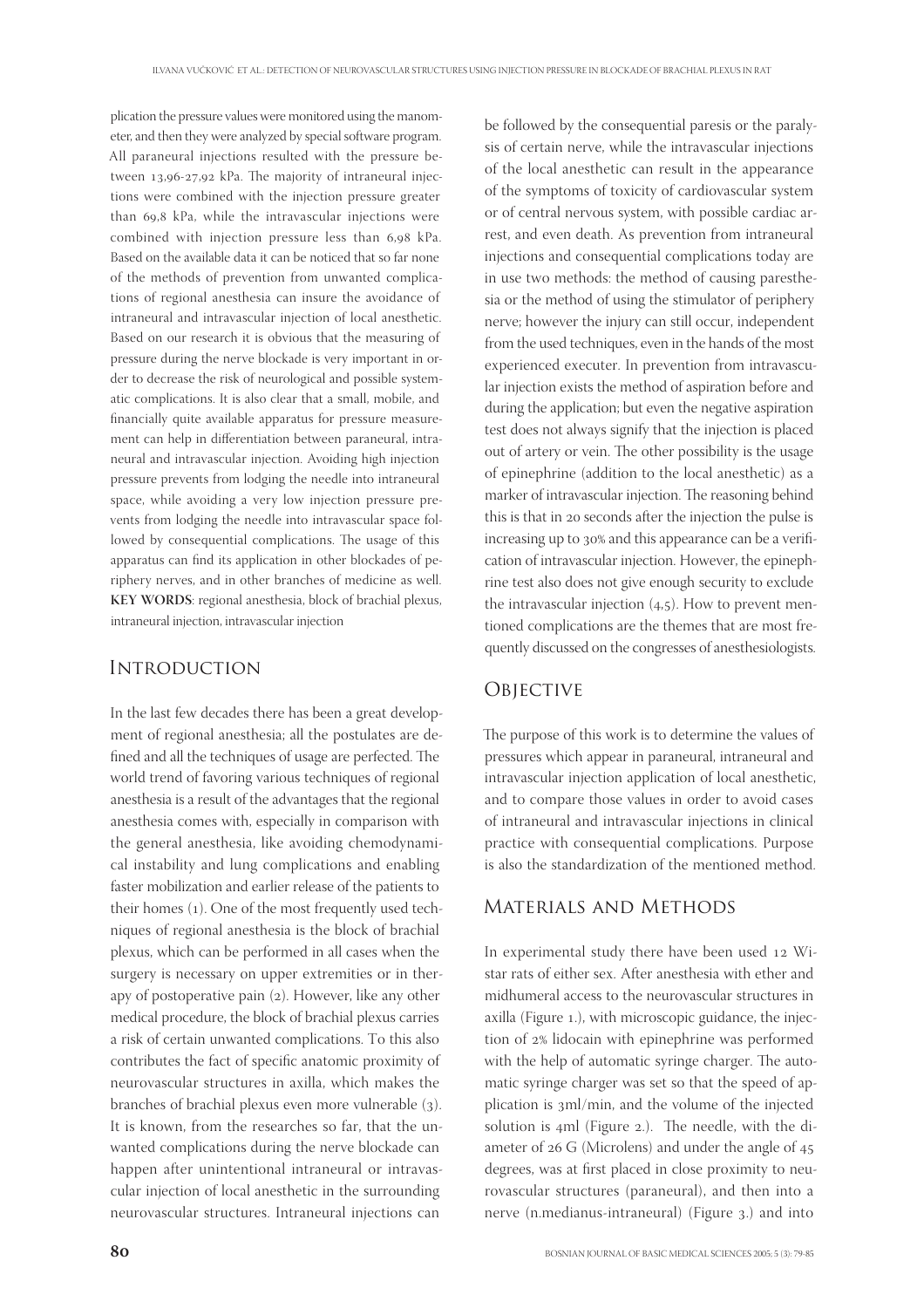

FIGURE 1. Midhumeral access to the neurovascular structures



FIGURE 2. Automatic syringe charger



blood vessels of axilla (a. and v. axillaris- intravascular). During every application the pressure values were monitored (expressed in PSI; 1 PSI=6,98 kPa) using the manometer (PG 5000; PSI-Technologies Inc, Tulare, CA) (Figure 4.), that is connected to a computer with analogous digital converter (DAQ card 6023 National Instruments), and then they were analyzed by special software program - BioBench 1.2. National Instruments. BioBench program is designed for registration and analysis of data obtained in medical researches and is used for educational requirements as well. Using National Instruments for getting data, we can get data form any physiological type of linear voltage source. The program itself has the ability to use the obtained data and analyze it integrating the personal computer with physiological monitoring systems, and thus saves a great amount of time and money. Using the Bio Bench program we facilitated the registration, analysis and adequate evaluation of an enormous number of data which we got during our research.



## **RESULTS**

Generally speaking, all the injections were characterized by initial pressure, which was followed by a quite similar, but lower pressure in the remaining part of injecting. All paraneural injections resulted with the pressure between 13,96-27,92 kPa. The majority of intraneural injections were combined with the injection pressure greater than 69,8 kPa, while the intravascular injections were combined with injection pressure less than  $6.98$  kPa (Graphic 1, 2, 3). The average value of intraneural pressures was  $86,552 \pm 13,262$  kPa, in comparison to  $25, 128 \pm 3, 49$  kPa for paraneural injection and ,±, kPa for intravascular injection. Statistic analysis was executed using SPSS program - version 11.5. The test was used for determining significances during paraneural, intraneural and intravascular injections. The obtained results showed that p-value  $<$  0,05, which is considered significant (intraneural-paraneural ap-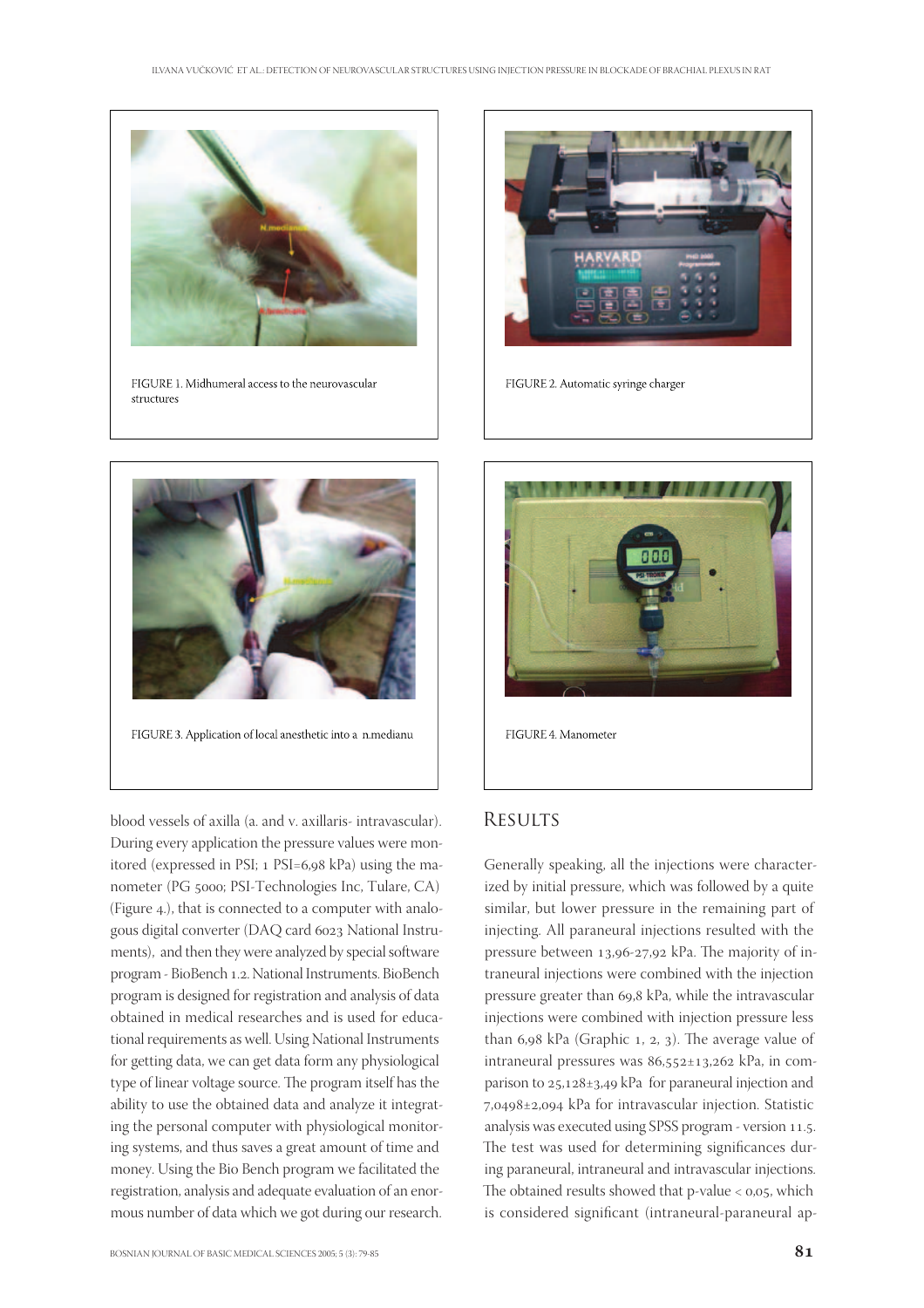

plication  $p<0,001$ ; intravascular-intraneural application p<0,001; intravascular-paraneural application p<0,001).

#### Discussion

The incidence of permanent nerve damages during periphery nerve blocks varies between 0,02% and 0,04%, depending on the type of damage and the amount of time spent observing  $(6,7)$ . The incidence of persistent neurological damage decreases with time. The proofs of neurological abnormality can be found in 19 % of patients in first  $24$  hours, then they are decreasing to  $3-8\%$  through 4-6 weeks, and in 1 year they are reduced to  $1\%$  (8). Cheney and his associates were investigating American Society of Anesthesiologist Closed Claims data base in order to determine the frequency of nerve damages based on filed claims. Out of 4.183 reviewed claims,  $(670)(16%)$  were because of the nerve damages that had some connection to anesthesia. The most frequent areas of damage were n. ulnaris ( $28\%$ ), brachial plexus ( $20\%$ ), lumbosacral nerve roots (16%) and spinal cord (13%)(9). Auroy and his associates made a prospective study grading the incidence and the characteristics of serious complications connected to regional anesthesia. Total of 103.730 techniques of regional anesthesia, including 71.053 of neuroaxial anesthesia, 21.278 periphery nerve blocks and 11.229 intravenous regional anesthesia, were carried out through a 5 month period. Neurological complications connected to techniques of regional anesthesia were present in 34 patients. Out of 34 neurological complications,  $24$  (70%) happened during spinal anesthesia, 6 (18%) during epidural anesthesia, and  $4(12%)$  during the blockade of periphery nerves. The additional complications that happened during the blockade of periphery nerves include the cardiac arrest  $(0.01\%)$ , death  $(0.005\%)$ , brain stroke  $(0.08\%)$  and radiculopathy  $(0.02\%)$   $(10)$ . Based on the available data it can be noticed that so





far none of the methods of prevention of unwanted complications of regional anesthesia can insure the avoidance of intraneural and intravascular injection of local anesthetic. There are many discussions about how to prevent intraneural injection and nerve damage coupled with periphery nerve block, and all debates are focused on two methods of nerve localization (paresthesia versus nerve stimulator). Many anesthesiologists intentionally cause paresthesia during the execution of periphery nerve blockade in order to reliably localize nerve structures. This partly emerged from an ancient saying «no paresthesia, no anesthesia»  $(11)$ . Even though causing paresthesia can represent a direct trauma with needle and theoretically increased risk of neurological injury, there are no prospective clinical randomized studies that are able to definitely support or negate this  $(6, 7)$ . Selander and associates reported a high incidence of nerve damages in patients that had parasthesia that was intentionally caused during the axillary block, in comparison to those patients on whom the perivascular technique was applied (2,8% versus 0,8%). Aurory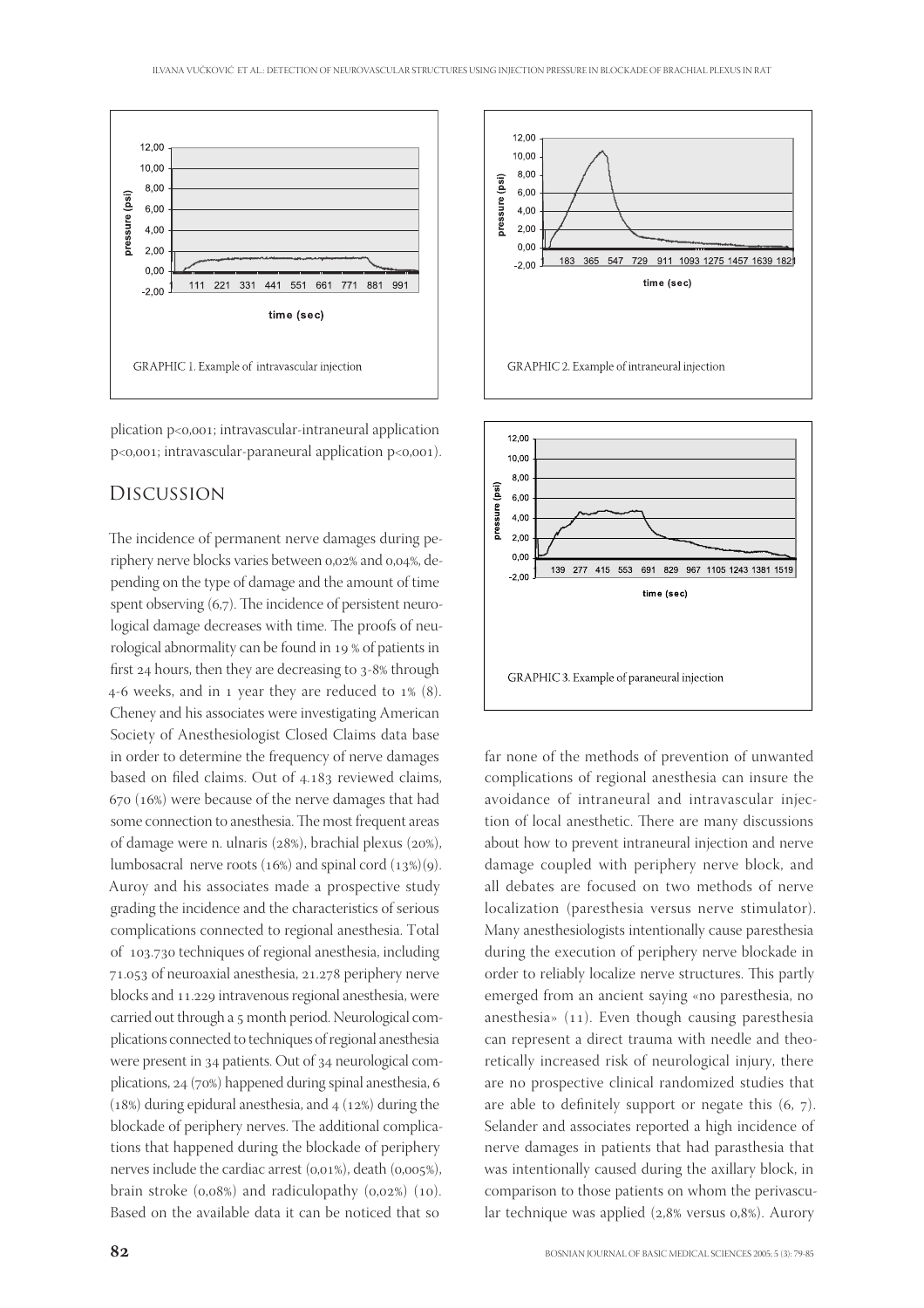and associates noticed that all cases of radiculopathy, after blockade of periphery nerve, were coupled either with paresthesia during the placement of the needle or with painful response to injection and they had the same topographic distribution like connected paresthesia (10). The researches that were mentioned earlier connect the technique of paresthesia with the detection of nerve that has perioperative nerve damage. However, other studies do not agree with this, believing that the results were obtained in animal studies in which the nerve damages happened under direct eye guidance  $(12)$ . Moore pointed out that appropriately caused paresthesia does not indicate that the needle cut penetrated epineurium, that the nerve was pierced, nerve fibers cut off or that the intraneural injection has happened. He accentuated that there is no statistically significant published clinical data that indicates that a carefully performed paresthesia during a regional blockade results in temporary or permanent loss of nerve function. Researchers like Winchell and Pearce support Moore. Winchell and associates reported that the frequency of postoperative neurological injury in 854 patients with blockade of brachial plexus is only  $0.36\%$ . Out of these,  $835$  ( $98\%$ ) felt the paresthesia with consequential injection of local anesthetic  $(13,14)$ . The concern comes out of the fact that paresthesia can be compromised in cases of sedated or anesthetized patients, because they are potentially exposed to unrecognizing of intraneural injection  $(15,16)$ . In regard to the fact that causing paresthesia can be lessened for partially anesthetized nerve, for example in incompletely achieved anesthesia, then the supplementary block can theoretically increase the risk of nerve injury  $(17)$ . This method is unacceptable for pediatric patients, because a child is not able to precisely report paresthesia or to distinguish it from other discomforts during the block execution. Children under 4 years of age distinguish pain with principle all or nothing «either it hurts or it doesn't». Does causing parasthesia present direct needle trauma, which increases the risk of nerve injury, still remains unknown. However today exists a tendency towards abandoning of this method in many centers. The usage of periphery nerve stimulator as a method for localization of periphery nerves has started in  $1962$  ( $18$ ). The frequency of neurological complications with periphery nerve stimulator varies from  $0\%$  (19,20) to more than  $8\%$  (5). Some of the advantages of this method are described, including great success in the possibility of performing this procedure on sedated and uncooperative patients, avoiding vascular and neurological damages, and avoiding parasthesia insuring precise localization of the needle without real contact with the nerve  $(21,22,23)$ . However, recent studies of Choyce and associates showed that this maybe isn't the case. In their study they explored the relation between subjective parasthesia and objective motor response, caused with periphery nerve simulator, in patients that had interscalene and axillary blockade  $(15,24)$ . During the procedure the not insulin needle was entering all until the paresthesia was caused. In that moment the current of the nerve stimulator started to gradually increase until reaching the adequate motor response. It is interesting that after achieving paresthesia, for  $25%$  % of the patients the current greater than 0,5 mA was needed for achieving manifesting motor response. The place of initial paresthesia matches the place of consequential motor response in 81% of the cases, indicating the inconsistency in provoking the motor response, in spite of the fact that the needle was probably close to the nerve. This concern is confirmed further by the reports of nerve damage after using low current (less than  $0.5$  mA) of periphery nerve stimulator and intramedullary injection during interscalene block of patients under general anesthesia  $(25)$ . Stimulator with such low current is usually joined with paresthesia on injection, which can indicate possible intraneural placement of the needle. Therefore, the claim that the periphery nerve stimulator allows clinical staff to get close to nerve structures without a risk of mechanical trauma does not seem valid. It should be pointed out that the nerve stimulators used in blockade of periphery nerves quite vary in their characteristics, like stimulating frequencies, maximal production of voltage, duration of stimulus and their preciseness  $(26)$ . Because of this the nerve stimulators undergo the tests of preciseness. Unfortunately, the majority of manufacturers make the tests using the current of 1.0 mA. It would be much more efficient if they would do these tests with clinically relevant current range from 0.1 to 0.5 mA. In the contemporary clinical practice there is no consensus about a technique or a method that reduces a risk from intraneural injection. The proximity of the brachial plexus to the vascular structures can contribute to intravascular injection of local anesthetic. Stan and others reported that the frequency of unintentional intravascular injection is 0,2% in patients that had to undergo the axillary blockade, in spite of the negative test for aspiration  $(27)$ . Intravascular complications were also noted during the interscalene block, where a deep insertion of a needle into interscalene groove can result with puncture or unwanted injection of local anesthetic into a.vertebralis, when local anesthetic gets directly to the brain  $(28)$ . Unfortunately,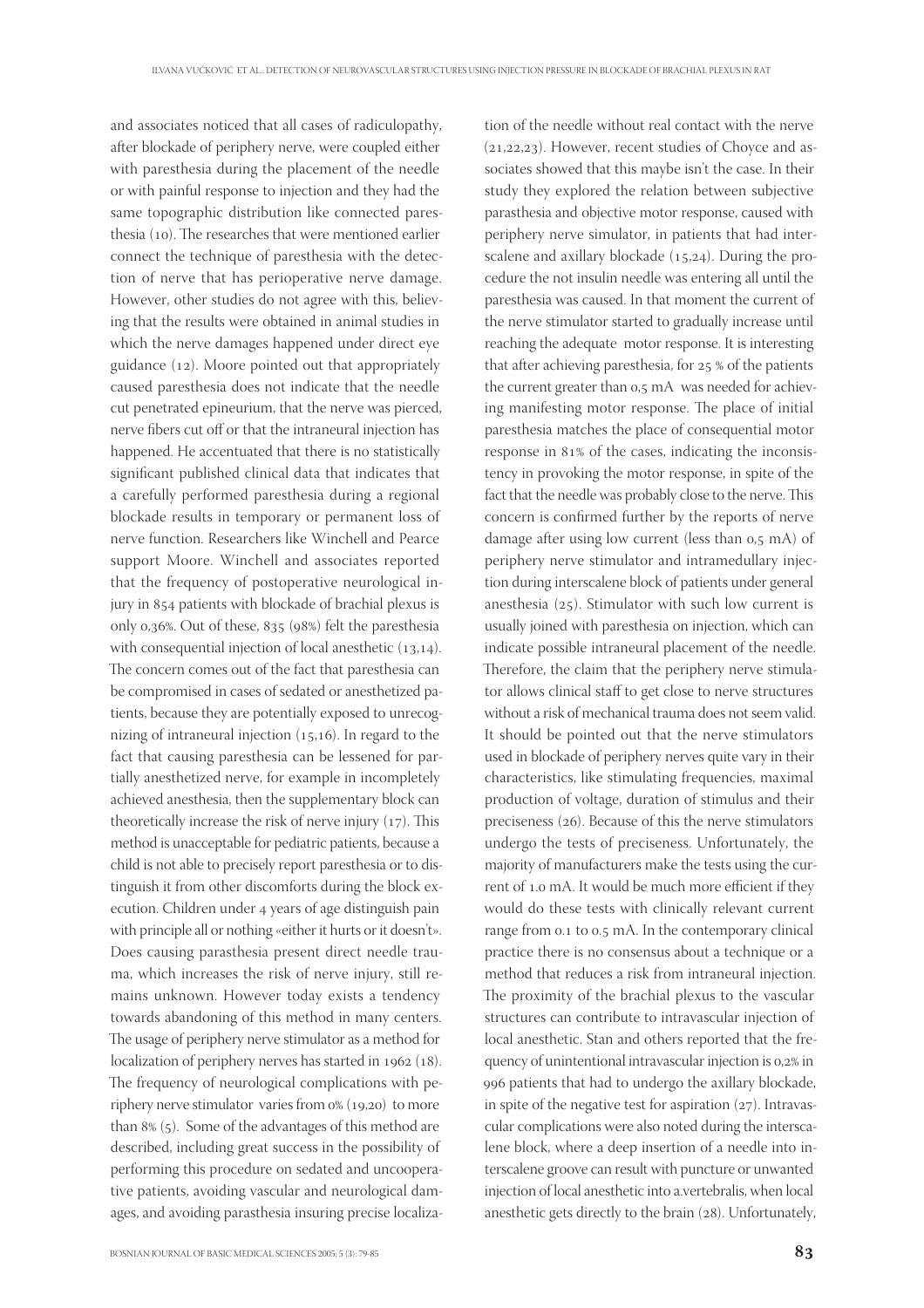the minimal quantities of local anesthetic  $(o, 5 \text{ cm}_3)$  can cause extremely high concentrations of anesthetic in the central nervous system, which brings to a strong toxic response. Other, just as risky, vascular structures are a. carotis communis and v. jugularis externa (interscalenous block), a. and v. subclavia (supra or infra clavicle block) and a. and v. axillaris (axillary block). Similar complications due to intravascular injections were noted after giving the penicillin G to gluteal region, with consequential cardio respiratory arrest and death because of lung embolism caused by insoluble substances  $(29,30)$ . One needs to be especially mindful of this because of frequent administration of penicillin into gluteal region, mainly to children, during the therapy of pharyngitis, impetigo or the infection of the middle ear. Clinical watchfulness, periodical aspiration, the usage of epinephrine as vascular marker, and continuous observation in search for symptoms and signals of toxicity of local anesthetic are presently the key variables for prevention from

these complications, even though we should be mindful that even this technique is not absolutely dependable. One study on small animals showed that the intraneural injection can be joined with high injection pressure. The earlier studies carried out on rabbits showed that generally higher pressure (higher than  $11psi$ ) is needed in order to inject local anesthetic into intraneural space, in comparison to paraneural application  $(31)$ . Anesthesiologists often rely on subjective estimate of abnormal resistance to injection during the performance of periphery nerve block, knowing that intraneural injection results with bigger resistance to injection. Hadžić and associates showed that the perception of the resistance can rather vary among the anesthesiologists and that this method is inconsistent and can be affected by different designs of needles  $(32)$ . In the study that used dogs, Hadžić and associates showed that the intraneural injection into n.ischiadicus is joined with high injection pressure with consecutive persistent neurological deficit  $(33)$ .

## Conclusion

Based on our research it is obvious that the measuring of pressure during the nerve blockade is very important in order to decrease the risk of neurological and possible systematic complications. It is also clear that a small, mobile, and financially quite available apparatus for pressure measurement can help in differentiation between paraneural, intraneural and intravascular injection. Avoiding high injection pressure prevents from lodging the needle into intraneural space, while avoiding a very low injection pressure prevents from lodging the needle into intravascular space followed by consequential complications. The usage of this apparatus can find its application in other blockades of periphery nerves, and in other branches of medicine as well, for example in everyday practice of giving intramuscular injections of different medicines (antibiotics-penicillin, corticosteroids and similar) into gluteal or deltoid region, because the application into different tissues results with different values of injection pressures, which greatly depends on structure, compactness and extensibility of the tissue. The method of monitoring application pressure in detection of neurovascular structures is still in its developmental stage, and the clinical experience of its usage is limited. However this study shows that there exists a great potential in improvement of block performance resulting in better successfulness and lesser risk of lesions of nerves and blood vessels. In the near future the monitoring of injection pressure might exist in order to avoid intraneural injection and to more objectively document the procedure of periphery nerve block, and to analogously document the blood pressure. Applying these results to clinical practice, during periphery nerve blocks, the risk of unwanted complications can be reduced. It should be pointed out that none of the techniques can be a substitute to a good knowledge of anatomic relations.

Supported by: Ministry of Education and Science, Bosnia and Herzegovina Bosnalijek Pharmaceuticals, d.d. Sarajevo, Bosnia and Herzegovina Department of Anesthesiology at St. Luke's Roosevelt Hospital, New York, USA